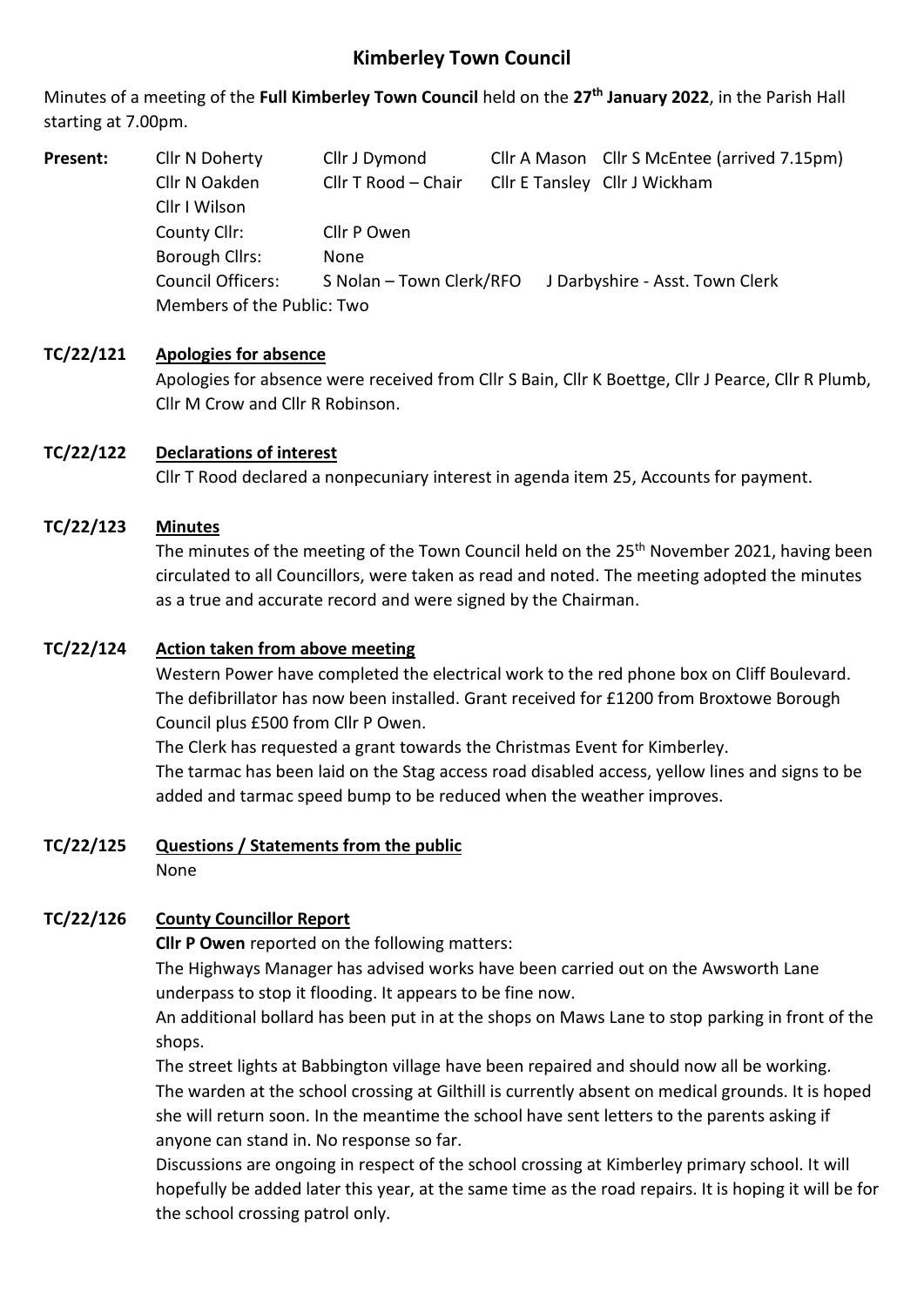A bollard has been added at the Cliff Boulevard/Hardy Street junction to stop parking on the footpath. They now park on the road at the junction, which has made the situation worse. It is hoped traffic regulations will be put in place.

The scrap vans are still parking on the footpath at Gilthill. It is hoped the addition of double yellow lines will be passed through soon. There is ample parking at the rear of the properties. Cllr A Mason stated traffic enforcement is needed at the school on Newdigate Street as people are still parking in prohibited areas. Cllr P Owen is hoping to address the situation.

## **TC/22/127 Borough Councillors Report**

None present.

## **TC/22/128 Levelling Up**

There are not any visuals yet in respect of the proposed Victorian High Street or cycle tracks. Johnathon Little has made contact with various people and says all proposals are moving forward and will hopefully be sorted by April.

Cllrs T Rood and N Oaken attended a meeting with Kimberley Cricket Club. It was disappointing that nobody from Broxtowe Borough Council attended. The Cricket Club haven't received any plans from Luke Cairney. It is proposed that some temporary buildings will be added to the cricket ground whilst the new ground is sorted, to allow the current Cricket Club buildings to be demolished. There is a possibility of two cricket greens at the new site, they could be ready to use in about 12-18 months. The Cricket Club seem keen on the idea of relocating to Swingate but neither the Cricket Club or Football Club are keen on the idea of sharing facilities. The Cricket Club would like a maintenance programme for 3-5 years as they are worried about the financial implications. The next meeting is on Tuesday  $1<sup>st</sup>$  February, rescheduled from Tuesday 25th January.

Cllr N Doherty stated the visuals will come at a later date. There has still not been a Government update in respect of timing.

Although an improvement to cycling and walking routes is not likely to regenerate the town or boost economy it would be a relatively low cost improvement and would help to improve the environment, as well as linking Kimberley, Eastwood and Derbyshire, via Bennerley Viaduct. The Football Club are asking for a 100 seater stand, 5G pitch and floodlights. This is not a viable option.

Cllrs N Doherty and J Dymond wondered where the Kimberley and Eastwood Advertiser and Nottinghamshire Live are getting their information from. They have been publishing false information. Cllr N Doherty is meeting with Nottinghamshire Live on 28<sup>th</sup> January to discuss. Any improvements to Kimberley from the Levelling Up Fund are also intended to improve the surrounding areas, any surveys are carried out on the population of the bigger area. Cllr P Own stated there have already been two consultations on making High Street two way. It is thought the time scale involved would be too long to enable it to go through the Levelling Up Fund. Cllr E Tansley stated the traffic on High Street really does need sorting as it is a nightmare. Cllr N Oakden suggested adding it to the agenda for 3<sup>rd</sup> February. Dave Walker, Highways Manager, has previously stated there is not generally an issue with traffic on Swingate.

## **TC/22/129 Co-options**

It was agreed Samuel Boneham will be appointed as a Councillor.

## **TC/22/130 Committee Members**

A list was circulated prior to the meeting for checking, it was agreed it is correct.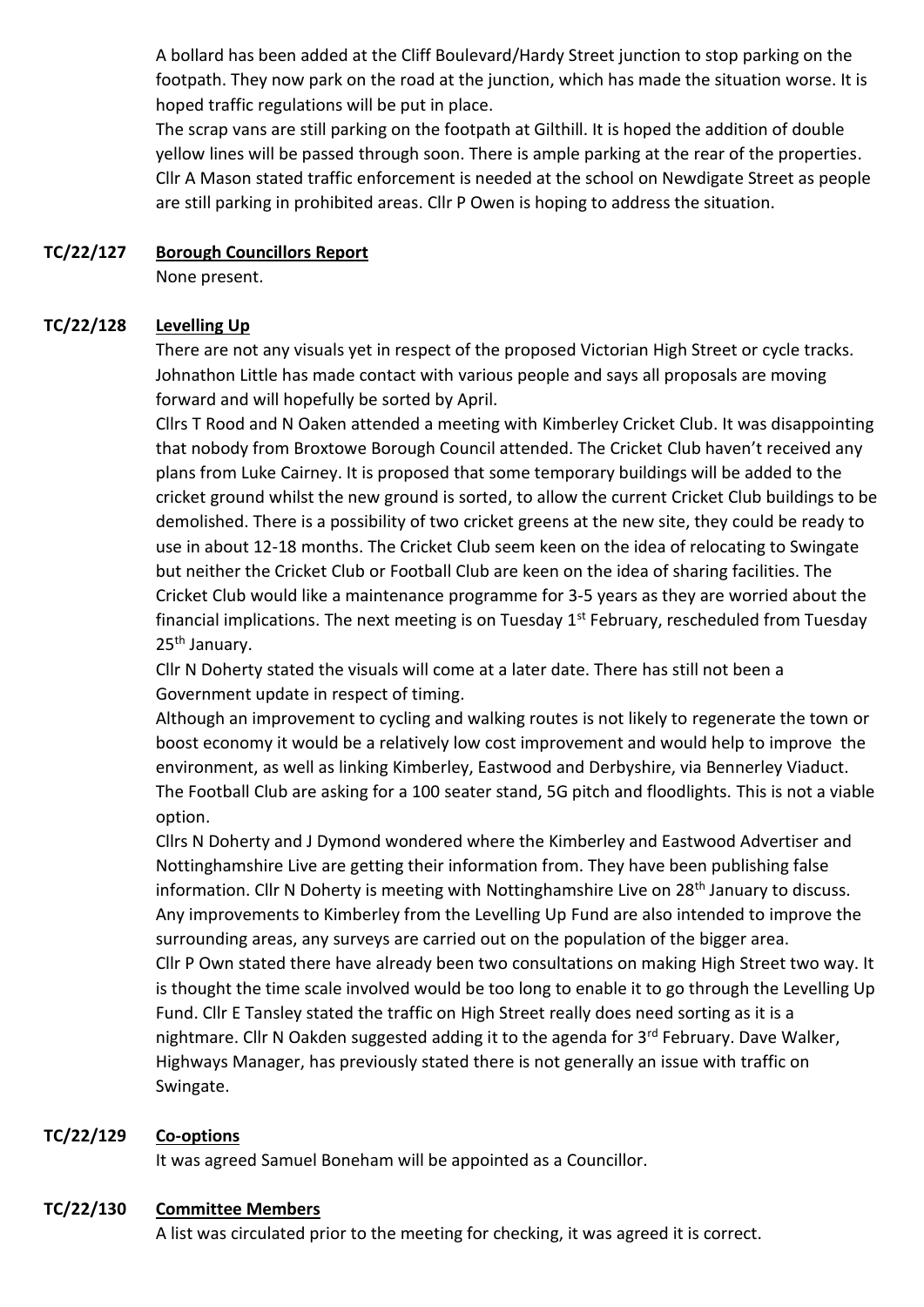## **TC/22/131 Councillor's Behaviour**

Councillors were reminded of their responsibility of what goes into the public realm and that they must not bring the council into disrepute. Cllr J Dymond is to review the Code of Conduct.

## **TC/22/132 Estates and Environment**

Cllr N Doherty gave a brief update. A report was circulated prior to the meeting,

# **TC/22/133 Parish Boundaries Review**

After a brief discussion it was agreed to schedule an Extra Ordinary meeting to discuss. This has been arranged for Monday 7<sup>th</sup> February 2022.

# **TC/22/134 Land Ownership** Knowle Park

A report was circulated prior to the meeting. Most of Knowle Park is common land. Cllrs J Dymond and I Wilson stated permission is needed from the Secretary of State for the Environment to make any alterations. Cllr N Doherty is to follow up on the rules.

# **TC/22/135 Land Ownership** Millfield Allotments

A report was circulated prior to the meeting. Millfield allotments are owned by Broxtowe Borough Council and managed by Kimberley Town Council. Kimberley Town Council to consider whether we should hand them back to Broxtowe as they are costing money to maintain. To be reviewed at the next Estates and Environment meeting.

# **TC/22/136 Land Maintenance Programme**

Cllr I Wilson sourced a quote of £1650 from Steve Walters to cut the hedges at Knowle Hill allotments. He previously had a contract for annual hedge cutting. It was agreed to proceed. The hedges on the opposite side are the responsibility of Nottinghamshire County Council.

# **TC/22/137 Planning Applications**

Cllr J Wickham stated the repairs to the Tower on the Brewery site have come to a standstill. Section 106 agreement states the works will be completed by the end of January 2022. Cllr P Owen offered to obtain an update from the planners and to make Cllrs M Crow and R Robinson aware.

Cllrs T Rood and R Plumb stated an objection should have been put in to the planners in respect of the lack of parking at 39a Main Street. Cllr P Owen said it is too late now.

# **TC/22/138 Road Repairs**

Cllr P Owen is to arrange a site meeting with the Highways Manager to discuss the state of the road surfaces at Maws Lane, High Spania, Cliff Boulevard and Holly Road. It has already been put on the Highways three year maintenance programme, with Maws Lane and Cloverlands as priorities. Cllr N Doherty stated the previous repairs on Maws Lane have actually made the road worse.

## **TC/22/139 Street Poppies for Remembrance Day**

The Clerk to try and obtain a price for an alternative to poppies for the Full Council meeting in February.

Cllr P Owen and one member of the public departed at 8.45pm.